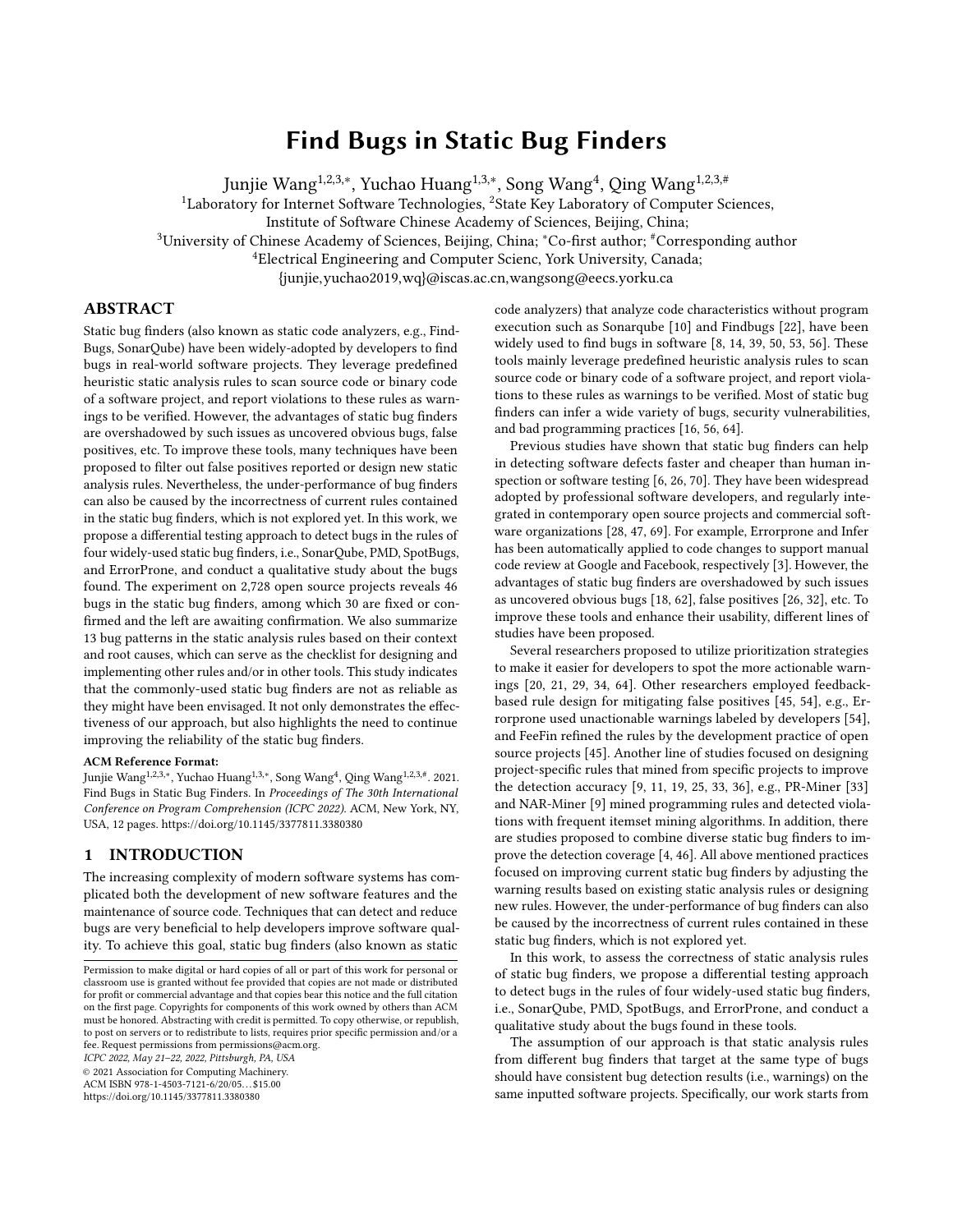retrieving paired rules that target at the same type of bugs among different static bug finders. We then run the static bug finders on a large set of experimental projects and check whether there are inconsistencies between the reported warnings of these paired rules. To retrieve paired rules across static bug finders for differential testing, we design a heuristic-based rule mapping method. which combines the similarity in rules' description and the overlap in warning information reported by the tools.

To evaluate our approach, for the four examined bug finders, we treat SonarQube and PMD as a pair (which scan source code of software projects to detect bugs), while SpotBugs and ErrorProne as a another pair (which scan binary code of software projects to detect bugs). Our heuristic-based rule mapping method retrieves 74 pairs of rules for SonarQube and PMD, while 30 pairs of rules are retrieved for SpotBugs and ErrorProne. We use 2,728 open source projects from an existing publicly available dataset as the experimental subjects for detecting the inconsistencies in the warnings. Results show that 7,633 inconsistencies between the paired rules from different static bug finders have been revealed.

We then apply descriptive coding, a qualitative analysis method, on the detected inconsistencies to identify the buggy rules in the static bug finders and categorize these bugs to derive bug patterns. 46 bugs in the static analysis rules across the four static bug finders are found, among which 8 are bugs in the implementations of rules that cause them to generate false positives, 38 are bugs that cause them to miss detect true bugs (i.e., false negatives). We further summarize 13 bug patterns in the static analysis rules based on the bugs' context and root causes. For example, bug pattern fail in multiple calling operations denotes the static analysis rules would fail to warn the suspicious code when involving the multiple calling operations as json.exception().printStackTrace() (work for single calling operation as exp.printStackTrace()). These bug patterns can serve as the checklists for developers when designing and implementing other static analysis rules and/or in other static bug finders. We also localize these bugs and summarize three types of typical faults in the implementation of these static bug finders.

To evaluate the usefulness of this study, we report these found bugs to the development team, and 30 is fixed or confirmed and the left are awaiting confirmation. This study indicates that the commonly-used static bug finders are not as reliable as they might have been envisaged. It highlights the need to continue improving the reliability of the static bug finders, and suggests the feasibility of utilizing differential testing on these static bug finders.

This paper makes the following contributions:

- We conduct the first differential testing on four widely-used static bug finders, which is the first work on testing the correctness of static analysis rules in static bug finders to the best of our knowledge.
- Our study finds 46 bugs about the implementation or design of static analysis rules, among which 30 are fixed/confirmed $^1$  $^1$ .
- We propose a heuristic-based static analysis rule mapping method to retrieve paired rules that target at the same types of bugs across different static bug finders.

• We summarize 13 bug patterns in the static analysis rules based on their context and root causes, which can serve as the checklist for designing and implementing other rules.

## 2 METHODOLOGY

#### <span id="page-1-5"></span>2.1 Examined Static Bug Finders

In this study, we explore the correctness of static analysis rules for four popular open source static bug finders as listed below.

1) SonarQube is one of the most widely adopted static bug finders that leverages pre-defined static analysis rules to help find bugs in the context of continuous integration. It supports more than 20 programming languages and has been adopted by more than 85,000 organizations or software projects. SonarQube provides developers with its own analysis rules and also incorporates rules from other popular bug finders, e.g., CheckStyle, PMD, and FindBugs. In this study, we only experiment with SonarQube's own rules, i.e., 545 Java related rules in its rule repository $^2.$  $^2.$  $^2.$ 

2) PMD is a source code analyzer maintained by open community. It finds common programming flaws like unused variables, empty catch blocks, and unnecessary object creation, etc. It supports Java, JavaScript, PLSQL, Apache Velocity, XML, etc. We include all its [3](#page-1-2)04 Java related rules for experiment<sup>3</sup>.

3) SpotBugs is the spiritual successor of the pioneering FindBugs tool [\[23\]](#page-10-24), carrying on from the point where it left off with support of its community. It is a bug finder which uses static analysis to look for bugs in Java code. It was originally developed by the University of Maryland, and has been downloaded more than a million times. We use all the [4](#page-1-3)49 Java related rules for experiment<sup>4</sup>.

4) ErrorProne is a static bug finder for Java that catches common programming mistakes at compile-time. It is developed by Google and is integrated into their static analysis ecosystem [\[53\]](#page-11-2). We experiment with all its 333 Java related rules<sup>[5](#page-1-4)</sup>.

The first two static bug finders work on the source code of software projects, while the last two tools require the compiled binary code of software projects. Since this difference might lead to the variations in the marked line of the suspicious code, we group the first two tools (i.e., SonarQube and PMD) as a pair and the last two tools (SpotBugs and ErrorProne) as the second pair to conduct the differential testing. Note that, this study focuses on the static bug detection of Java projects with Java related static analysis rules, which is one of the most commonly-used programming languages.

### <span id="page-1-6"></span>2.2 Experimental Projects

In order to fully explore the static analysis rules, we need a large set of projects whose source code is available and compilable (for collecting binary code). We also expect these projects having flaws to cover as many static analysis rules as possible, so that the static bug finders can be triggered and the inconsistencies in their warning results can be potentially revealed.

To satisfy all above requirements, we choose to use the 50K-C projects repository [\[40\]](#page-10-25), which contains 50,000 Java projects

<span id="page-1-0"></span><sup>1</sup>Details are listed in [https://github.com/wuchiuwong/Diff-Testing-01.](https://github.com/wuchiuwong/Diff-Testing-01)

<span id="page-1-1"></span><sup>2</sup><https://rules.sonarsource.com/java>

<span id="page-1-2"></span><sup>3</sup>[https://pmd.github.io/latest/pmd\\_rules\\_java.html](https://pmd.github.io/latest/pmd_rules_java.html)

<span id="page-1-3"></span> $^4$ <https://spotbugs.readthedocs.io/en/latest/bugDescriptions.html>

<span id="page-1-4"></span><sup>5</sup><https://errorprone.info/bugpatterns>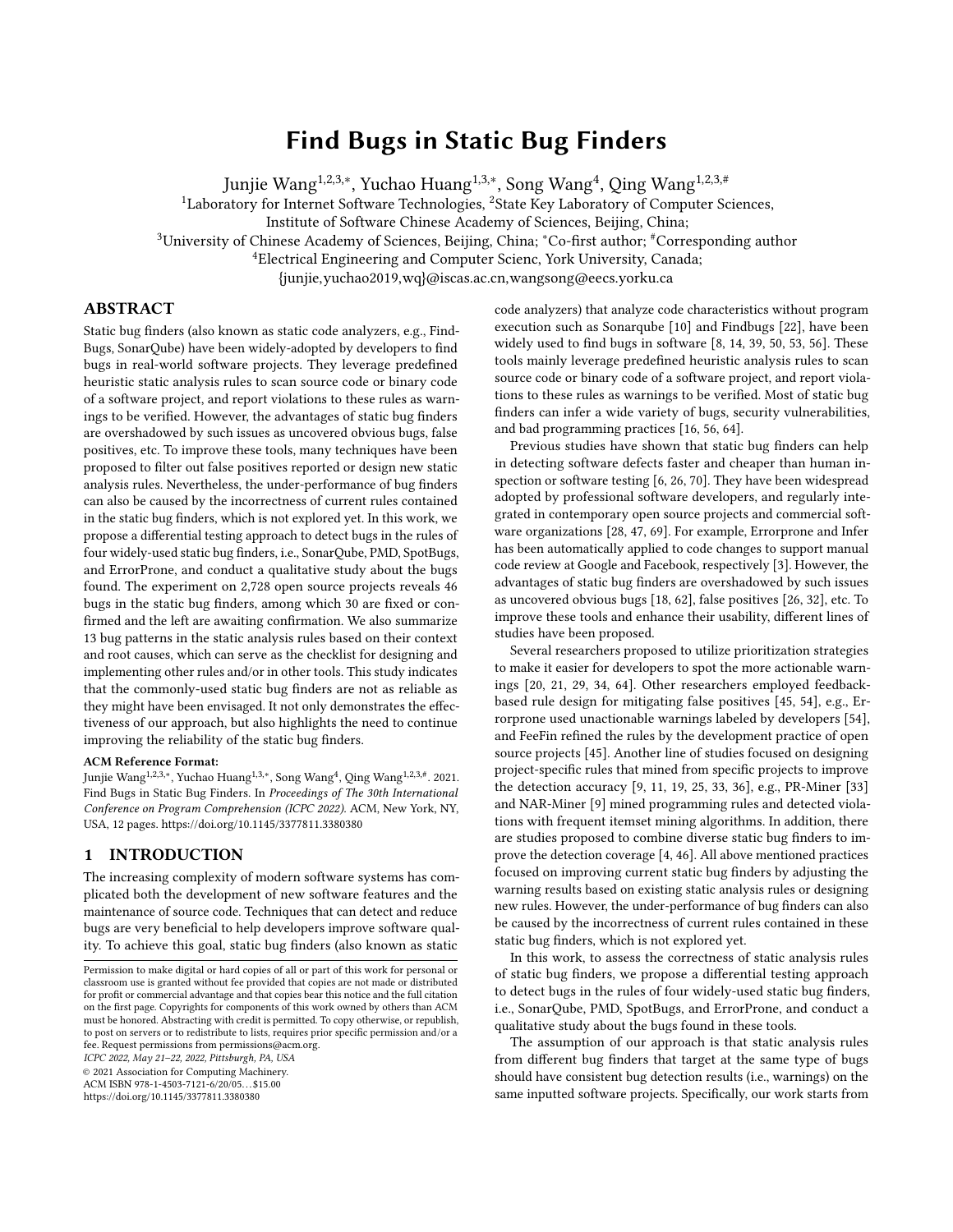<span id="page-2-0"></span>

Figure 1: Details of experimental projects

crawled from GitHub. Each project is attached with the dependencies required to compile it, and the scripts with which the projects can be compiled. All of them are active open source projects, so that there should be dozens of flaws which can trigger the static analysis rules.

We randomly download 3,000 projects from the repository, then employ their provided building framework SourcererJBF to compile the source code[\[40\]](#page-10-25). 272 projects could not be successfully compiled because of such errors as incompatible character set. We use the remaining 2,728 projects with 1565 KLOC (Kilometer Lines Of Code) in total, for the following experiment. Figure [1](#page-2-0) presents the details of these projects with number of files in each project, average lines of source code per file in each project, and number of dependent jars for compiling the project. These projects are from various domains, e.g., player, compiler, database, map, game, etc<sup>[6](#page-2-1)</sup>. Note that, the maximum value of the first two series of data are respectively 1877 and 3370, and we cut off the figures to facilitate visualization. There are an average of 32 files in an experimental project, and each file has an average of 115 lines of source code.

## 2.3 Differential Testing of Static Analysis Rules

The primary idea of this study is to detect bugs in static bug finders through differential testing, i.e., by providing the same input to different implementations of the same functionality and observing the inconsistencies between the implementations. To achieve this goal, we treat each rule implemented in the static bug finder as a functionality of the bug finder, and treat the paired rules from different bug finders which target at detecting the same types of bugs as different implementations of the same functionality.

As demonstrated in Figure [2,](#page-3-0) this study first retrieves the paired rules between two static bug finders (Section [2.3.1\)](#page-2-2), i.e., two rules target at the same types of bugs, then detects the inconsistencies between the bug finders when respectively running the paired rules with the same inputted software projects (Section [2.3.2\)](#page-4-0). Based on the inconsistencies, it identifies the buggy rules in the static bug finders and categorizes them (Section [2.3.3\)](#page-4-1), meanwhile it also localizes the found bugs in the static bug finders (Section [2.3.4\)](#page-4-2).

<span id="page-2-2"></span>2.3.1 Retrieving Paired Rules. As showed in Section [2.1,](#page-1-5) each examined static bug finder has hundreds of rules, and there would be

tens of thousands candidate pairs, e.g., 165,680 (545  $\times$  304) pairs for matching each rule of Snoarqube to each rule of PMD. Manually mapping such large number of rules from different bug finders could be time- and effort-consuming. Besides, rules from different tools are described differently, e.g., rule throwable.printStackTrace should not be called in Sonarqube is described with 80 words with two code examples, while its paired rule AvoidPrintStackTrace in PMD has only 7 terms with one code example, which further increases the difficulty of rule mapping.

To cope with the above circumstance, we propose a heuristicbased rule mapping method which combines the similarity in rules' description and the overlap in warning information reported by the tools. In detail, we first choose the potential rule pairs with the similarity of rules based on their textual descriptions and accompanied code examples. For each candidate rule pair, we then check the detailed warning information reported by the rules and filter out the less possible rule pairs, in which two rules with larger degree of overlap have higher possibility to be a pair. This is conducted with four mapping-rules which will be described below.

#### 1) Choosing Potential Rule Pairs Based on Description Similarity

Generally speaking, each static analysis rule in these static bug finders is described with three fields: title, detailed description, and code examples, in which title and description demonstrate what types of bugs the rule targets at and how the analysis works, while code examples present the positive and negative examples to show when the rule is triggered. We concatenate the title and detailed description fields, and treat it as the textual content of the rule. To model the similarity between the descriptions of two rules from different aspects, we use three types of similarity metrics, i.e., term similarity to measure the text similarity of the rule's textual content, semantic similarity to measure the semantic similarity of the rule's textual content, and code similarity to measure the similarity of code examples. Details are as follows.

Term similarity ( $Term_{sim}$ ). The term similarity is measured with the Term Frequency and Inverse Document Frequency (TF-IDF). It is one of the most popular features for representing textual documents in information retrieval. The main idea of TF-IDF is that if a term appears many times in one rule and a few times in the other rules, the term has a good capability to differentiate the rules, and thus the term has high TF-IDF value. Specifically, given a term t and a rule r,  $TF(t, r)$  is the number of times that term t occurs in rule  $r$ , while  $IDF(t)$  is obtained by dividing the total number of rules by the number of rules containing term  $t$ . TF-IDF is computed as:  $TF - IDF(t, r) = TF(t, r) \times IDF(t)$ .

With the above formula, the textual content of a rule  $r$  can be represented as a TF-IDF vector, i.e.,  $r = (w_1, w_2, ..., w_n)$ , where  $w_i$  denotes the TF-IDF value of the  $i^{th}$  term in rule r. Then term similarity is calculated as the cosine similarity between the vectors of two rules.

Semantic similarity (Semt<sub>sim</sub>). The above mentioned TF-IDF similarity focuses on the similarity of rules considering the term matching. We also employ word embedding feature, which concerns more on the relationship of terms considering the context they appear, to better model the semantic similarity of two rules. Word embedding is a popular feature learning technique in natural

<span id="page-2-1"></span><sup>&</sup>lt;sup>6</sup>Details of the domain distribution are in our website.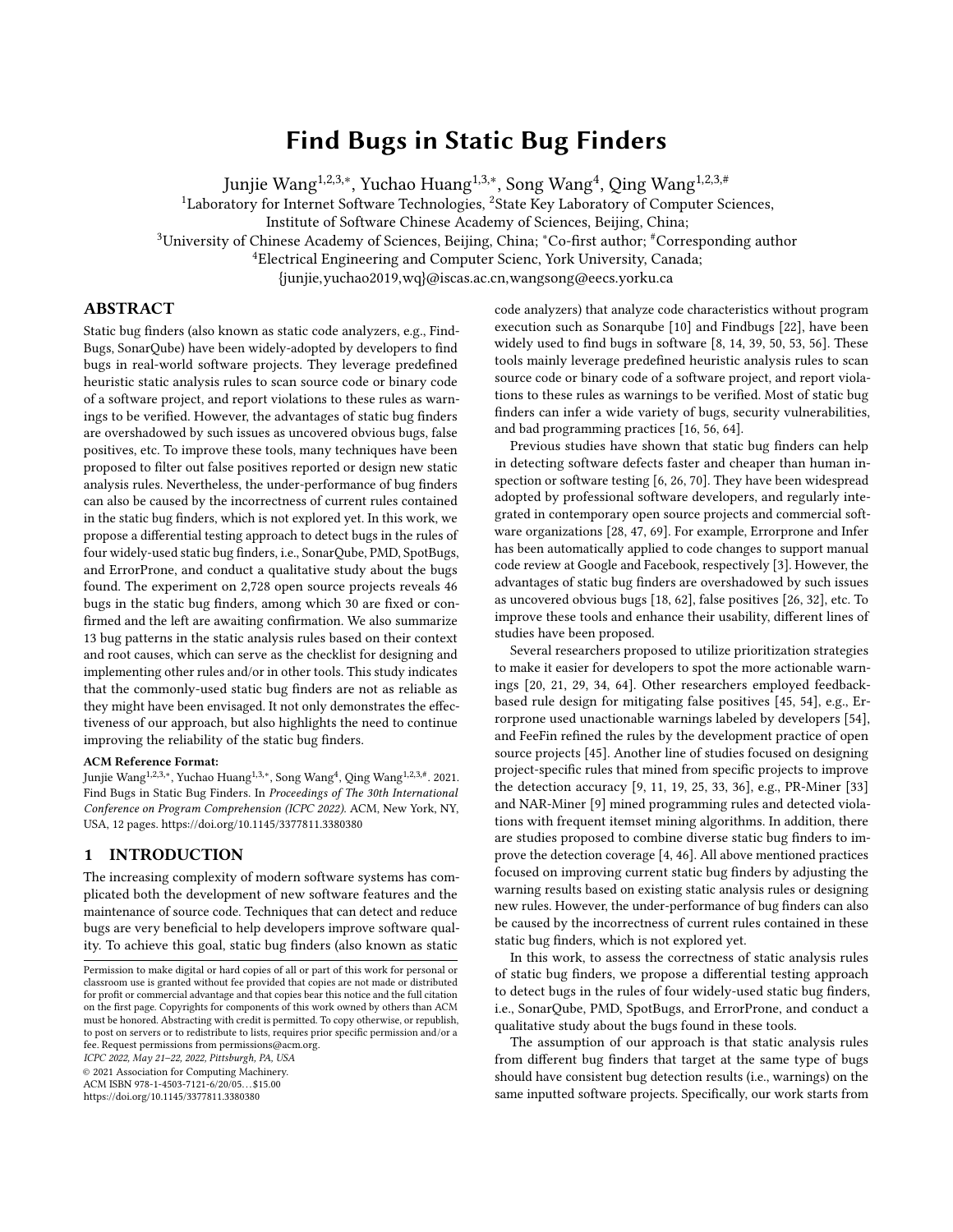<span id="page-3-0"></span>

Figure 2: Overview of differential testing of static analysis rules

language processing where individual words are no longer treated as unique symbols, but represented as  $d$ -dimensional vector of real numbers that capture their contextual semantic meanings [\[7,](#page-10-26) [43\]](#page-10-27).

We use the publicly available software $^7$  $^7$  to obtain the word embedding of a rule. With the trained word embedding model, each word can be transformed into a  $d$ -dimensional vector where  $d$  is set to 100 as suggested in previous studies [\[63,](#page-11-11) [65,](#page-11-12) [67\]](#page-11-13). Meanwhile a rule can be transformed into a matrix in which each row represents a term in the rule. We then transform the rule matrix into a vector by averaging all the word vectors the rule contains as previous work did [\[63,](#page-11-11) [65,](#page-11-12) [67\]](#page-11-13). Specifically, given a rule matrix that has  $n$ rows in total, we denote the  $i^{th}$  row of the matrix as  $r_i$  and the transformed rule vector  $v_d$  is generated as follows:

$$
v_d = \frac{\sum_i r_i}{n} \tag{1}
$$

With the above formula, each rule can be represented as a word embedding vector, and semantic similarity is calculated as the cosine similarity between the vectors of two rules.

For training the word embedding model, we collect 100,000 java related questions and answers from StackOverflow. We then combine these text with the rule description of the four examined tools, and utilize them for model training. The reason why we use these data is that previous studies have revealed that to train an effective word embedding model, a domain-specific dataset with large size is preferred. The size of our training dataset is 101 Megabytes.

Code similarity (Code $_{sim}$ ). The code examples of each rule contain the name of class and method targeted by the rule, which are indispensable sources of information for determining whether two rules share the same functionality. We first extract the class name and method name of each rule, separate them into terms with camel-back notation following existing study [\[1\]](#page-10-28). We then compare the two set of terms of  $rule_x$  and  $rule_y$  to derive the code similarity with the following equation.

$$
Code_{sim} = \frac{terms in rule_x \cap terms in rule_y}{terms in rule_x \cup terms in rule_y}
$$
 (2)

The final description similarity between two rules is calculated as follows.

$$
Description_{sim} = (Term_{sim} + Semt_{sim}) \times \frac{Code_{sim} + 1}{2}
$$
 (3)

We simply add the term similarity and semantic similarity together because existing researches suggested both of them are important [\[63,](#page-11-11) [67\]](#page-11-13). The code similarity, which is smoothed considering it might be 0, can be seen as a filter by which if two rules share large portion of class and method names, they are more likely to be paired, otherwise they are less likely to be paired even they are similar in textual content.

Based on the description similarity, we design mapping-rule a to choose the potential static analysis rule pairs.

• (Mapping-rule a) Retrieving pairs of mutual top-N similarity. If rule<sub>b</sub> is within rule<sub>a</sub>'s top-N most similar rules and vice versa, we treat  $rule_a$  and  $rule_b$  as a candidate pair for further investigation, where  $rule_a$  and  $rule_b$  are respectively from a pair of static bug finders.

#### 2) Filtering Out Less Possible Rule Pairs Based on Warning Information

We then run each static bug finder on the experimental projects collected in Section [2.2.](#page-1-6) For each reported warning, we record the triggered static analysis rule, the warned line(s) of code, the method and file where the warning occurs.

Based on the reported warning information, we then design mapping-rules  $(b, c, d)$  to jointly filter out the less possible rule pairs from the potential rule pairs generated with mappping-rule (a). These three mapping-rules are designed considering the following two assumptions: 1) the paired rules should have large degree of overlap in their warnings; 2) considering one of the paired rules might have bugs, we allow their reported warnings can be partially overlapped.

- (Mapping-rule b) Pruning with one-to-one pair. If the percentage of overlaps of the warned lines reported by  $rule_a$ and *rule<sub>b</sub>* exceeds 80% of warned lines from each of the rules, we assume the candidate pair has extremely high possibility being the paired rules. Note that, to simplify our approach, we focus on one-to-one mapping among two sets of rules from different bug finders, thus we remove other candidate pairs related with  $rule_a$  and  $rule_b$ . Another note is that, we choose the pair with the largest overlap ratio when multiple rule pairs satisfy the threshold.
- (Mapping-rule c) Pruning with di erence in warning trigger times. If the difference of warning trigger times for  $rule_a$  and  $rule_b$  exceeds 20 times, we assume these two rules can hardly related with the same functionality and remove the candidate pair.
- (Mapping-rule d) Pruning with dierence in warning le. If the overlap of warned files by  $rule_a$  and  $rule_b$  is lower than 2%, we assume these two rules can hardly related with the same functionality and remove the candidate pair.

We find a large portion of rules from SpotBugs and ErrorProne do not have code examples and exert a lower similarity; thus for this tool pair, we set  $N$  as 5 in mapping-rule a, while set it as 3 for another tool pair (i.e., SonarQube and PMD). Other parameters in the mapping rules is determined empirically, which aims at automatically retrieving a reasonable number of candidate pairs for

<span id="page-3-1"></span><sup>7</sup>https://code.google.com/archive/p/word2vec/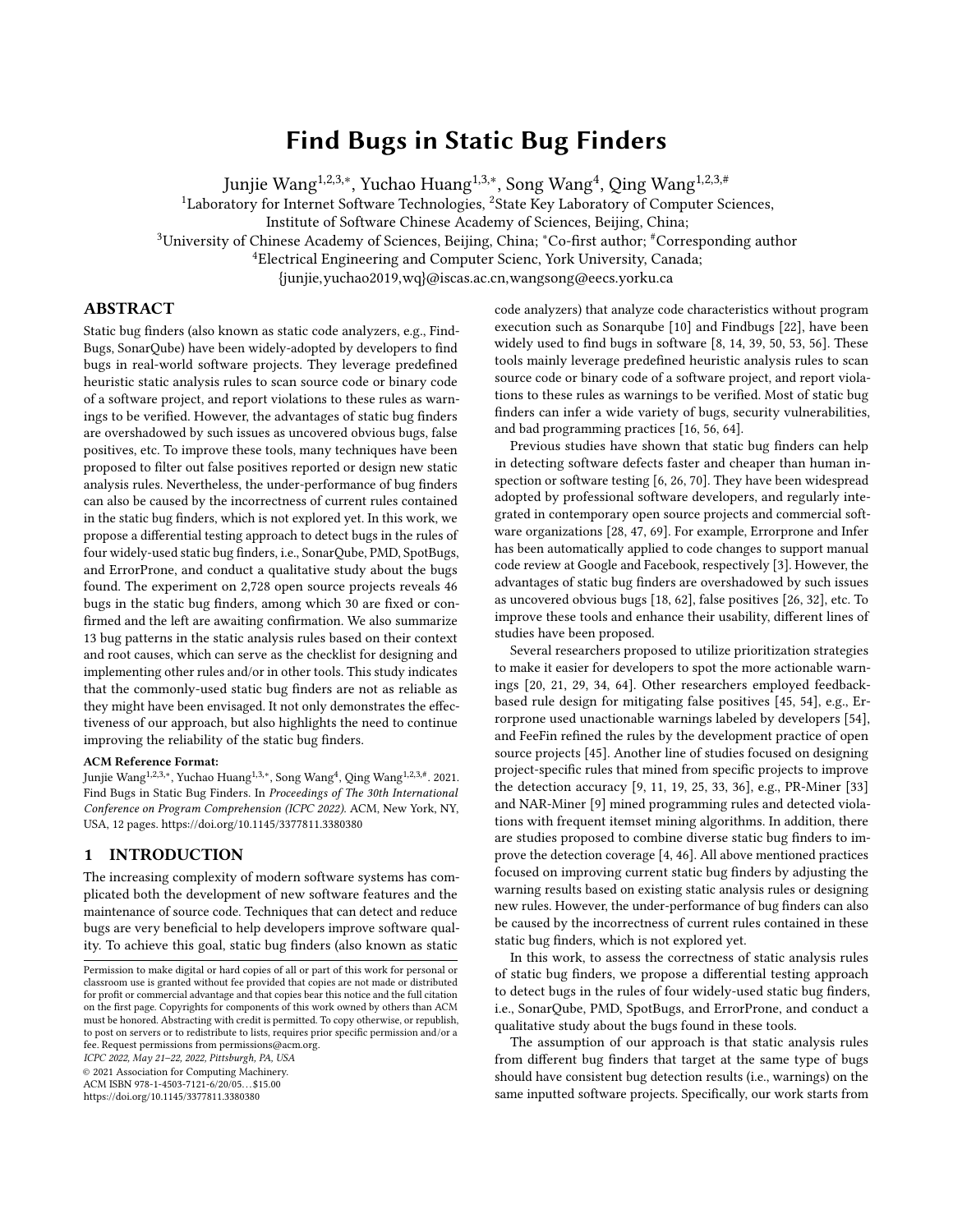manual inspection. We will mention in the threats to validity that there do exist one-to-many mappings, however for facilitating the proposed differential testing, we only focus on one-to-one mapping between rules from different tools.

#### 3) Retrieving Final Rule Pairs Manually

For all the remaining candidate paired rules after the above four mapping-rules, we conduct a manual check to finally determine the paired rules. In detail, the first three authors independently check the candidate pairs, and determine whether the two rules have the same functionality based on the rules' description and code examples. The results of their independent mapping have a Cohens kappa of 0.87, which is a substantial level of agreement [\[41\]](#page-10-29). They then discuss the disagreement online until the final consensus is reached.

<span id="page-4-0"></span>2.3.2 Detecting Inconsistencies. Based on the retrieved paired rules, we check the inconsistencies in the warnings generated by the paired rules when running the static bug finders, i.e., whether the warnings reported by paired rules mark the same place in the source code. Since different rules would highlight the warnings at different granularities, e.g., a specific line of code or the whole method, we employ different criteria for the inconsistency detection for different paired rules.

Criterion 1, when both of the paired rules warn a specific line of code, we check whether the warned file and warned line coincide with each other between the paired rules, and treat the case in which the warned lines are different as the inconsistency.

Criterion 2, when one or two of the paired rules warn(s) the whole method, e.g., rule ReturnEmptyArrayRatherThanNull of PMD marks the entire method while its paired rule (Empty arrays and collections should be returned instead of null) in SonarQube only marks the return line (as the example shown below), we check whether the warned methods coincide with each other between the paired rules, and treat the case in which the warned methods are different as the inconsistency.

```
private float [] getReactionFlyShip (Ship ship) { //warn by PMD float box[] = new float [8];
    box[0] = ship.getAngle() / (2f * 3.14159f);...
    return null; //warn by SonarQube
}
```
<span id="page-4-1"></span>2.3.3 Identifying and Categorizing Bugs. We apply a qualitative analysis method called descriptive coding [\[55\]](#page-11-14)[\[51\]](#page-11-15) on the detected inconsistencies to identify the buggy rules in the static bug finders and categorize these bugs to derive bug patterns. Figure [3](#page-5-0) demonstrates an example of how we analyze the inconsistencies and summarize bug patterns.

The detected inconsistencies are delivered to the first three authors respectively, and each of them manually checks them and identifies the bugs. Specifically, they first determine which of the paired rules is buggy, and whether the inconsistency involves a false negative bug (i.e., suspicious code is not warned) or a false positive bug (i.e., normal code is wrongly warned). We also find some inconsistencies are caused by the the imperfectness in the rule definition (see Section [3.2.2\)](#page-5-1), therefore the authors also check the description of these static analysis rules to determine whether the bug is caused by the inaccurate implementation, or mainly because

of the imperfectness in rule definition, to provide a more comprehensive view of these buggy rules. The authors then examine the context and root causes of the bug, and summarize bug patterns of these buggy rules, as shown in Table [4.](#page-6-0) The disagreement of the above analysis is discussed until common consensus is reached.

The categorization of the bug patterns might subject to the author's personal judgement. We mitigate this limitation by recruiting two independent workers who are not authors of the paper. These two workers, with more than five years background in software development, independently evaluate if the derived bug pattern is meaningful and correct. We provide them with the bug pattern name, the involved buggy rule, random-chosen one consistent warning and two inconsistent warnings for each buggy rule. The two workers independently determined if each of the buggy rule belongs to the bug pattern, and whether the bug pattern is meaningful. Both workers agree with the categorization and most of the bug patterns. The only disagreement is the name of P6. Fail in unnecessary brackets whose original name is Fail in AST change by unnecessary brackets. This high degree of agreement implies the quality of the derived bug patterns.

<span id="page-4-2"></span>2.3.4 Localizing Bugs. For the detected buggy static analysis rules, we further examine the source code of the static bug finders to localize the bugs. For PMD, some rules are implemented with XPath technique [\[2\]](#page-10-30), while the others are implemented in JAVA, both of which are navigated in the XML configuration files. We use the class names to localize the rules' implementation, and examine the faults in the source code of static bug finders. For other three static bug finders, we search the related JAVA file with corresponding rule name or rule id to localize the bugs.

## 3 EXPERIMENTAL RESULTS

## <span id="page-4-4"></span>3.1 Results of Rule Mapping

We first present the results of how many rules of each bug finder are triggered and the warning trigger times after running the bug finders on our experimental projects, with results in Table [1.](#page-5-2) We can see that 74% to 89% rules are triggered for SonarQube, PMD and SpotBugs, while for ErrorProne, 45% of its rules are triggered. We analyze the un-triggered rules of ErrorProne and find that most of them are related to the framework or package developed by Google itself, e.g., AutoValue, Dagger, etc., which are seldom used by general software projects, thus were not triggered. On average, 73% rules are triggered and each rule is triggered a median of 163 times, which suggests the generalizability of our experiments.

Following the rule mapping method described in Section [2.3.1,](#page-2-2) we retrieve the paired rules and list the results in Table [2,](#page-6-1) in which we present the number of remaining rule pairs after applying mappingrule (a-d). 74 rule pairs from SonarQube and PMD, and 30 rule pairs from SpotBugs and ErrorProne are finally determined as having identical functionality<sup>[8](#page-4-3)</sup>. The hitting rate of our mapping method is 51.5% (74/145 in Table [2\)](#page-6-1) for paired tools SonarQube and PMD, 45.4% (30/66 in Table [2\)](#page-6-1) for paired tools SpotBugs and ErrorProne. This indicates we can find one mapped rule pairs by examining an estimate of two candidate pairs, which is quite cost-effective considering the tremendous number of total candidate pairs.

<span id="page-4-3"></span><sup>8</sup>These paired rules are listed in https://github.com/wuchiuwong/Diff-Testing-01.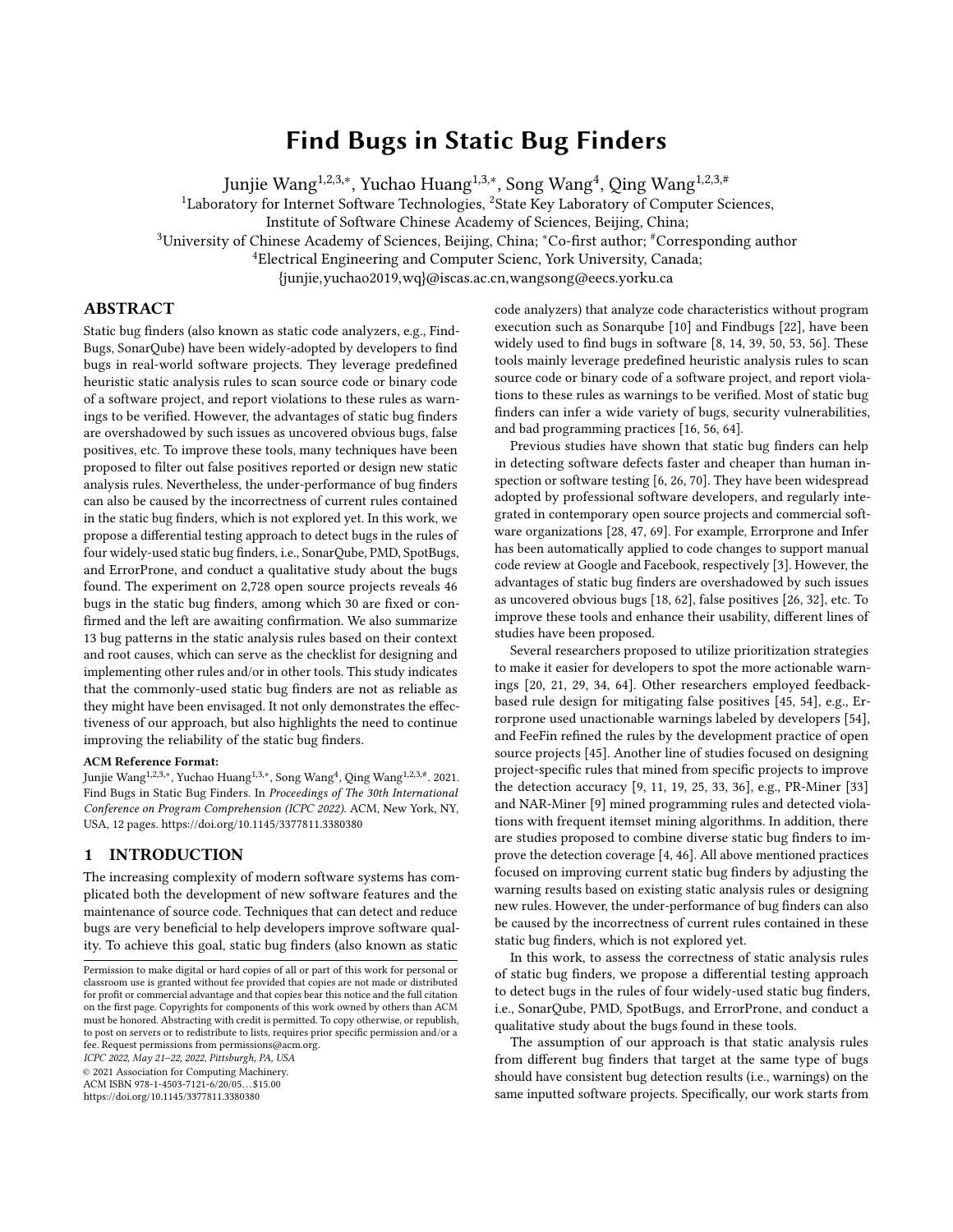ICPC 2022, May 21–22, 2022, Pisburgh, PA, USA

, Yuchao Huang<sup>1,3,∗</sup>, Song Wang<sup>4</sup>, Qing Wang<sup>1,2,3,#</sup>

<span id="page-5-0"></span>

<span id="page-5-2"></span>

| Figure 3: An example of how we analyze the inconsistencies and summarize bug patterns |  |
|---------------------------------------------------------------------------------------|--|
| Table 1: Statistics of warning information on experimental projects                   |  |

| Tool              | % triggered rules | Warning trigger times per triggered rule |           |        |           |           |
|-------------------|-------------------|------------------------------------------|-----------|--------|-----------|-----------|
|                   |                   | min                                      | 1-quarter | median | 3-quarter | max       |
| SonarOube         | 80%               |                                          | 38        | 378    | 2.320     | 1,036,425 |
| <b>PMD</b>        | 89%               |                                          | 183       | 1.091  | 6.967     | 812.325   |
| <b>SpotBugs</b>   | 74%               |                                          |           | 45     | 216       | 9.049     |
| <b>ErrorProne</b> | 45%               |                                          |           | 36     | 137       | 77.896    |
| Overall           | 73%               |                                          | 22        | 163    | 1.363     | 1,036,425 |

It is almost impossible to measure the recall of our retrieved rule pairs, considering the large number of candidate pairs. We construct a small-scale ground truth set to roughly evaluate the recall. In detail, we choose the rule pairs which 1) the overlap of warned files by two rules is 100%; and 2) the warning trigger times are larger than 10 to reduce the noise. Based on the filtered rule pairs, we conduct the manual check as previous section and obtain the paired rules. Since these rule pairs are determined solely based on the warning information, they can be treated as orthogonal with the rule pairs retrieved by the proposed mapping method which are firstly determined with description similarity. Based on the constructed ground truth rule pairs, 56% (42/74) rule pairs for SonarQube and PMD are recalled, and 73% (22/30) rule pairs for SpotBugs and ErrorProne are recalled. This further indicates the effectiveness of our proposed mapping method which can help find sufficient number of rule pairs with little human effort.

#### 3.2 Detected Bugs in Static Bug Finders

Overall, 7,633 inconsistencies (i.e., sum of occurrence times in Table [4,](#page-6-0) [5](#page-7-0) and [6\)](#page-8-0) are revealed from the two pairs of static bug finders on our experimental projects.

Following the qualitative analysis method presented in Section [2.3.3,](#page-4-1) we examine these inconsistencies and identify 46 bugs in the rules of the four static bug finders, i.e., 10 in Sonarqube, 25 in PMD, 6 in SpotBugs, and 5 in ErrorProne, as shown in Table [3.](#page-6-2) Among the bugs, 38 are false negative bugs (i.e., the suspicious code is not warned by the tool), while 8 are false positive bugs (i.e., the clean code is warned by the tool). In addition, for false negative bugs, 29 bugs are caused by rule implementation, while 9 bugs are caused by rule definition; for false positive bugs, all of them are because of the rule implementation. We discuss the three types of bugs in the following three subsections respectively.

<span id="page-5-3"></span>3.2.1 False Negative Bugs (about Rule Implementation). For the 29 false negative bugs about rule implementation, seven bug patterns are summarized following the procedure described in Section [2.3.3.](#page-4-1) Table [4](#page-6-0) demonstrates a summarized view of these bug patterns, with the illustrative example, the involved static analysis

rules and the occurrence times of the bug (i.e., the number of inconsistencies for triggering the bug). There are 3 remaining bugs, each of which belongs to a specific type, thus we put them in Others category, and leave them for future exploration. We then present the detailed analysis of an example pattern to facilitate understanding.

P2) Fail in compound expression. The involved rules in this pattern cannot work with compound expressions (i.e., two or more operands in an expression). For example, rule QBA\_QUESTIONABLE\_ BOOLEAN\_ASSIGNMENT from Spotbugs checks a literal boolean value (true or false) assigned to a boolean variable inside an if or while expression. Most probably this was supposed to be a boolean comparison using ==, not an assignment using =. Code example (a) shows the consistent case where both SpotBugs and ErrorProne can detect the suspicious code with the paired rules, while code example (b) shows the inconsistent case where only ErrorProne marks the suspicious code, i.e., the corresponding rule in SpotBugs has a bug. The compound expression in code example (b) triggers the bug of this rule in SpotBugs.

(Code example a.) Warning reported by both SpotBugs and ErrorProne.

| // birker –fsm/fsm–master/src/fsm/EdgeFsm.java<br>public void setDirected (boolean directed) {<br>if (directed = $false$ ) throw new IllegalArgumentException(""Fsm are<br>always directed !""); //warn by SpotBugs and ErrorProne                                                                                                                 |
|----------------------------------------------------------------------------------------------------------------------------------------------------------------------------------------------------------------------------------------------------------------------------------------------------------------------------------------------------|
| (Code example b.) Warning reported by ErrorProne only.                                                                                                                                                                                                                                                                                             |
| //lunchza-VisualHDD/VisualHDD-master/Visual HDD/src/visual/gui/<br>ProgramWindow.java<br>public void setScanStatus (boolean b) {<br>if (scanning = $\mathbf{b}$ == true){ //mark only by ErrorProne<br>scanning = $true$ ;<br>else if (scanning = b == false && canceled == true){ //warn only by<br>Errorprone<br>scanning $=$ false;<br>$\cdots$ |
|                                                                                                                                                                                                                                                                                                                                                    |

<span id="page-5-1"></span>3.2.2 False Negative Bugs (about Rule Definition) . For the 9 false negative bugs about rule definition, three bug patterns (as shown in Table [5\)](#page-7-0) are summarized following the procedure described in Section [2.3.3.](#page-4-1) The bugs in the above subsection are caused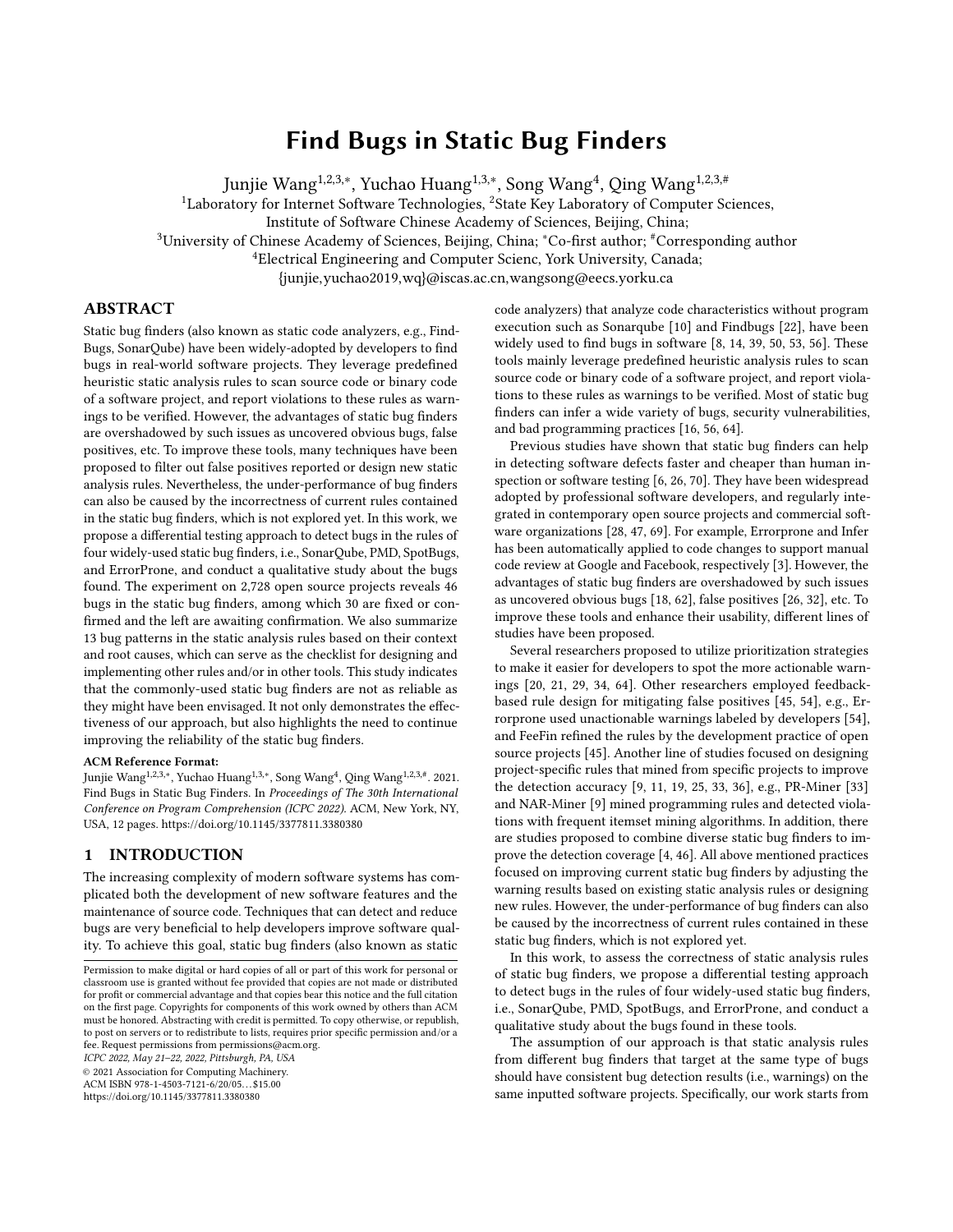#### Table 2: Results of rule mapping

<span id="page-6-2"></span><span id="page-6-1"></span>

| Tool                             | candidate<br>Total<br>pairs | Pairs after<br>applying rule a | Pairs after<br>applying rule <i>b</i> | Pairs after<br>applying rule C | Pairs after<br>applying rule d | <b>Final pairs</b> |
|----------------------------------|-----------------------------|--------------------------------|---------------------------------------|--------------------------------|--------------------------------|--------------------|
| Sonarqube & PMD                  | 165.680                     | 424                            | 367                                   | 252                            | 145                            |                    |
| <b>ErrorProne &amp; SpotBugs</b> | 149.517                     | 432                            | 387                                   | 264                            | -66                            | 30                 |

#### Table 3: Detected bugs on four static bug finders

| Tool              | <b>False negative</b>       | <b>False negative</b>   | <b>False Positive</b> | Overall |
|-------------------|-----------------------------|-------------------------|-----------------------|---------|
|                   | (about rule implementation) | (about rule definition) |                       |         |
| SonarOube         |                             |                         |                       | 10      |
| <b>PMD</b>        | 15                          |                         |                       | 25      |
| <b>SpotBugs</b>   |                             |                         |                       |         |
| <b>ErrorProne</b> |                             |                         |                       |         |
| Overall           | 29                          |                         |                       | 46      |

#### Table 4: False negative bugs (about rule implementation) in the examined static bug finders

<span id="page-6-0"></span>

| pattern<br><b>Bug</b>      | <b>Description</b>                                 | <b>Example</b>                                         | Involved rules (number of inconsistencies) / C indi-                           |
|----------------------------|----------------------------------------------------|--------------------------------------------------------|--------------------------------------------------------------------------------|
| involved<br>$($ #          |                                                    |                                                        | cates fixed/confirmed bug                                                      |
| rules)                     |                                                    |                                                        | PMD: SingularField (327)                                                       |
| $P1.$ Fail in              | Rules fail to warn the                             | Rule Object should not be created only to              | SonarQube: String function use should be optimized for                         |
| special                    | suspicious code involving                          | getClass fails with Array, while works with            | single characters $(8) / C$                                                    |
| data type (5)              | special data types                                 | ArrayList;                                             | SonarQube: Objects should not be created only to get-                          |
|                            |                                                    |                                                        | Class $(5) / C$                                                                |
|                            |                                                    |                                                        | PMD: RedundantFieldInitializer (3) / C                                         |
|                            |                                                    |                                                        | SpotBugs: ICAST BAD SHIFT AMOUNT (3)                                           |
| P <sub>2</sub> . Fail in   | Rules fail to warn the                             | Rule OBA QUESTIONABLE BOOLEAN                          | ErrorProne: ToStringReturnsNull (28) / C                                       |
| compound                   | suspicious code involving                          | ASSIGNMENT fails when compound                         | SpotBugs: QBA_QUESTIONABLE_BOOLEAN _ AS-<br>SIGNMENT $(26) / C$                |
| expression                 | compound expression                                | expression is involved, e.g.,                          | SpotBugs: SA_LOCAL_SELF_ASSIGNMENT (26) / C                                    |
| (5)                        |                                                    | if (scanning = $b = false$ );                          | SonarOube: Variables should not be self-assigned (5) / C                       |
|                            |                                                    |                                                        | SonarQube: Fields should not be initialized to default                         |
|                            |                                                    |                                                        | values $(3) / C$                                                               |
| $P3.$ Fail in              | Rules fail to warn the<br>suspicious involving the | Rule IntLongMath (Expression of type int may           | ErrorProne: IntLongMath (135) / C                                              |
| implicit                   |                                                    | overflow before assigning to a long) fails when        | SonarQube: Static fields should not be updated in con-<br>structors $(72) / C$ |
| operation                  | implicit operation of the                          | involving comparison operation (i.e.,                  | SpotBugs: DMI_INVOKING_TOSTRING_ON_ ARRAY                                      |
| (4)                        | defined suspicious operation                       | implicit assignment operation), e.g.,                  | (53) / C                                                                       |
|                            |                                                    | if (score $> = level \times level \times 1000$ );      | ErrorProne: ArrayEquals (11)                                                   |
| $P4$ . Fail in             | Rules fail to warn the                             | Rule AvoidPrintStackTrace fails when                   | PMD: UseCollectionIsEmpty (399) / C                                            |
| multiple                   | suspicious code involving                          | involving multiple calling operations, e.g.,           | PMD: AvoidPrintStackTrace (20) / C                                             |
| calling                    | multiple calling operations                        | json.exception().printStackTrace();                    | PMD: ClassCastExceptionWithToArray (5)<br>PMD: DontCallThreadRun (5) / C       |
| operations (4)             |                                                    |                                                        |                                                                                |
| $P5.$ Fail in              | Rules fail to warn the                             | Rule UseProperClassLoader fails when                   | PMD: UseProperClassLoader (68) / C                                             |
| separated                  | suspicious code involved in                        | involving separated expressions,                       | ErrorProne: ToStringReturnsNull (28) / C                                       |
| expressions                | separated expressions                              | e.g., Foo foo = $new Foo$ ;                            | PMD: InstantiationToGetClass (19)                                              |
| (3)                        |                                                    | ClassLoader classLoader = foo.getClassLoader();        |                                                                                |
|                            | Rules fail to warn the                             | Rule SimplifyConditional fails with                    | PMD: ReturnEmptyArrayRatherThanNull (770)                                      |
| P6. Fail in<br>unnecessary | suspicious code involving                          | if(rhs != $null & &$ (rhs instance of                  | PMD: SimplifyConditional (109)                                                 |
| brackets (3)               | unnecessary brackets which                         | CodeLocation)), yet works when deleting the            | SonarQube: Switch statements should not contain non-                           |
|                            | changes AST of the code                            | unnecessary brackets on 2rd condition;                 | case labels (39) / C                                                           |
|                            | Rules fail to warn the                             | Rule FinalFieldCouldBeStatic fails when                | PMD: FinalFieldCouldBeStatic (209)                                             |
| P7. Fail in                | suspicious code involving                          | assigning to an expression, e.g., private final double | PMD: AvoidDecimalLiteralsInBigDecimalConstructor                               |
| variables (2)              | variables, while works                             | $HPI = Math.PI * 0.5$ , yet works when assigning to    | (20) / C                                                                       |
|                            | with constant                                      | a constant, e.g., protected final int margin = 3;      |                                                                                |
|                            |                                                    |                                                        |                                                                                |
| Others (3)                 | Others                                             | N/A                                                    | PMD: AvoidThrowingNullPointerException (772)                                   |
|                            |                                                    |                                                        | PMD: SimplifyBooleanExpressions (623)                                          |
|                            |                                                    |                                                        | PMD: StringToString (215) / C                                                  |

by the inaccurate implementation of rules, while the bugs in this subsection are mainly because of the imperfectness in rule definition. For example, we find the definition of some rules miss specific data types. We separate them to remind the tool developers about the

flaw in the design of these static analysis rules. We then present the detailed analysis of an example pattern to facilitate understanding.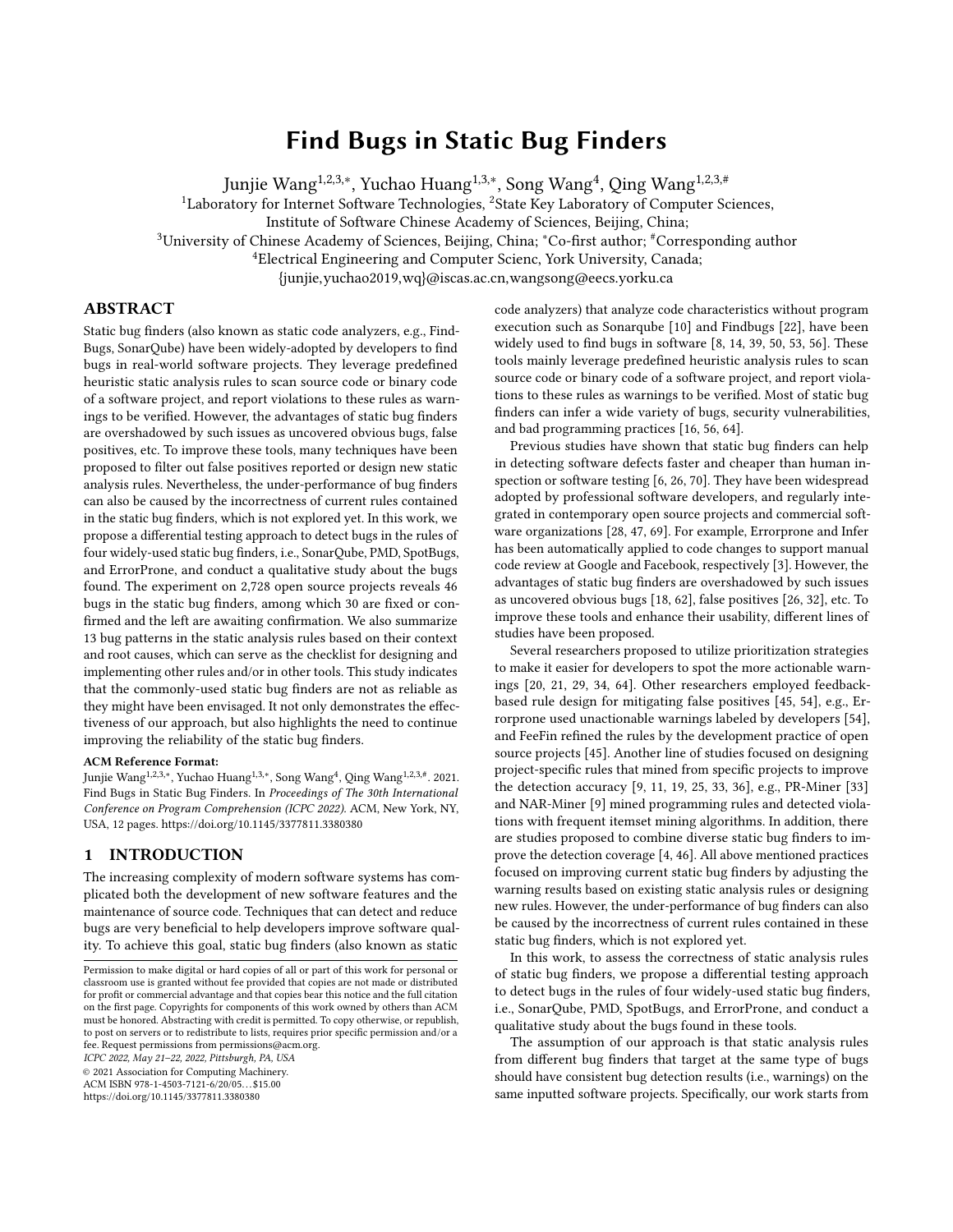<span id="page-7-0"></span>

| Bug<br>pattern<br>involved<br>(#<br>rules) | Description                                                         | Example                                                                                                                  | Involved rules (number of inconsistencies) / C indicates<br>fixed/confirmed bug                                                                                                                                                                         |
|--------------------------------------------|---------------------------------------------------------------------|--------------------------------------------------------------------------------------------------------------------------|---------------------------------------------------------------------------------------------------------------------------------------------------------------------------------------------------------------------------------------------------------|
| P8. Miss<br>comparable<br>method $(4)$     | Rules miss comparable<br>method of the defined<br>suspicious method | Rule UseLocaleWithCaseConversions fails with<br>String.format(), while works with<br>String.toLowerCase()/toUpperCase(); | PMD: UseLocaleWithCaseConversions (464)<br>ErrorProne: BoxedPrimitiveEquality (14) / C<br>SonarQube: Java.lang.Error should not be extended (7) / C<br>SonarQube: Execution of the Garbage Collector should be trig-<br>gered only by the JVM $(7) / C$ |
| $P9.$ Miss                                 | Rules miss the comparable                                           | Rule ICAST INTEGER MULTIPLY CAST                                                                                         | SonarQube: Redundant modifiers should not be used (1271) / C                                                                                                                                                                                            |
| comparable                                 | data type or operation                                              | TO LONG fails with shift operation,                                                                                      | PMD: AvoidArrayLoops (362) / C                                                                                                                                                                                                                          |
| data type or                               | of the defined suspicious ones                                      | while works with <i>multiply</i> operation;                                                                              | SpotBugs: ICAST INTEGER MULTIPLY CAST TO LONG (39)                                                                                                                                                                                                      |
| <b>operation</b> (3)                       | Rules miss the subclass or                                          | Rule AvoidCatchingThrowable fails in the                                                                                 | PMD: ReturnEmptyArrayRatherThanNull (677)                                                                                                                                                                                                               |
| subclass or                                | superclass of the defined                                           | subclass of Throwable, e.g., catch (Error e);                                                                            | PMD: AvoidCatchingThrowable (41)                                                                                                                                                                                                                        |
| superclass $(2)$                           | suspicious class                                                    |                                                                                                                          |                                                                                                                                                                                                                                                         |

} }

Table 5: False negative bugs (about rule definition) in the examined static bug finders.

P8) Miss comparable method. The rules in this pattern miss certain comparable method. Take the rule UseLocaleWithCaseConversions from PMD as an example. We present its rule description, as well as the description of its paired rule Locale should be used in String operations of SonarQube as follows.

- PMD (UseLocaleWithCaseConversions): When doing String:: toLowerCase()/toUpperCase() conversions, use an explicit locale argument to specify the case transformation rules.
- SonarQube (Locale should be used in String operations): Failure to specify a locale when calling the methods toLowerCase(), toUpperCase() or format() on String objects means the system default encoding will be used, possibly creating problems with international characters or number representations.

We can see that in the rule definition of PMD, only two string related methods are mentioned, while the third method format() is included in the rule definition of SonarQube. The results from the inconsistent detection by running these two static bug finders on experimental projects confirm that String.format() cannot be warned by PMD, which suggest the design of the rule UseLocaleWithCaseConversions from PMD is incomplete and could be buggy.

3.2.3 False Positive Bugs. For the 8 false positive bugs, three bug patterns (as shown in Table [6\)](#page-8-0) are summarized following the procedure described in Section [2.3.3.](#page-4-1) We then present the detailed analysis of an example pattern to facilitate understanding.

P11) Poor handling of method with same name. Bugs related with the rules in this pattern occur because they warn the correct method which shares the same method name (yet different method signatures) with the defined suspicious method. Take the rule Thread.notify() from PMD as an example. This rule states its usually safer to call notifyAll() rather than notify() because the later one awakens an arbitrary thread monitoring the object when more than one thread is monitoring. The following code examples first present the consistent case where both PMD and SonarQube can detect the suspicious code in example (a), followed by the inconsistent case where PMD wrongly highlights the normal code in example (b), i.e., bug in PMD. We can see that although the method name is notify, it is not Object.notify() as defined in the rule, since these two methods have different method signatures. PMD does not filter this special yet misleading case, which suggests a potential bug in the rule of PMD.

(Code example a.) Warning reported by both SonarQube and PMD.

// belaban−JGroups/JGroups−master/tests/other/org/jgroups/ tests /TestToaOrder. java public void memberFinished(Address addr) {

|  | $P$ control to the measure of the measure of the control $P$<br>synchronized (members) {<br>members.remove(addr);<br>$if$ (members.isEmpty()) {<br>members.notify(); //warn by PMD and SonarQube |
|--|--------------------------------------------------------------------------------------------------------------------------------------------------------------------------------------------------|
|  | (Code example b.) Warning reported by PMD only.                                                                                                                                                  |
|  | //mypsycho-SwingAppFramework/SwingAppFramework-master/src/main/java/<br>org/mypsycho/beans/Injection.java<br>private void injectSimple (Object bean, InjectionContext context) {                 |
|  | else if (toSet && !child definition .is Empty()) {<br>getInjector () . notify (getCanonicalName(), "'" + child . definition + "<br>has been converted as null", $null$ ; //warn only by PMD      |

# 3.3 Typical Faults in Static Bug Finders Causing Buggy Rules

Besides detecting the bugs in static analysis rules of the bug finders, we further examine the source code of these static bug finders and localize the faults for these buggy rules listed in Tables [4,](#page-6-0) [5](#page-7-0) and [6.](#page-8-0) Based on our analysis of the bug localization results, we summarize the following three types of typical faults.

1) Inflexible design of rule implementation

We notice that the implementation of 60% (15/25) detected buggy rules in PMD involves the XPath technology [\[2\]](#page-10-30), which searches for specific expression on the Abstract Syntax Tree (AST) of the analyzed program. This implementation is less flexible and very sensitive to noisy data.

Take the rule SimplifyConditional from PMD as an example, we have presented the analysis in Section [3.2.1.](#page-5-3)P6 where we show this rule fails when AST changes by adding the unnecessary brackets. When implementing this rule, as shown below, it would search the conditional statement (i.e., ConditionalAndExpression) and check whether it is the EqualityExpression (i.e., *rhs != null*) and InstanceOf-Expression (i.e., rhs instanceof CodeLocation) respectively. When the two expressions are no longer in parallel after adding the brackets, the rule would fail to work.

<![CDATA[ //Expression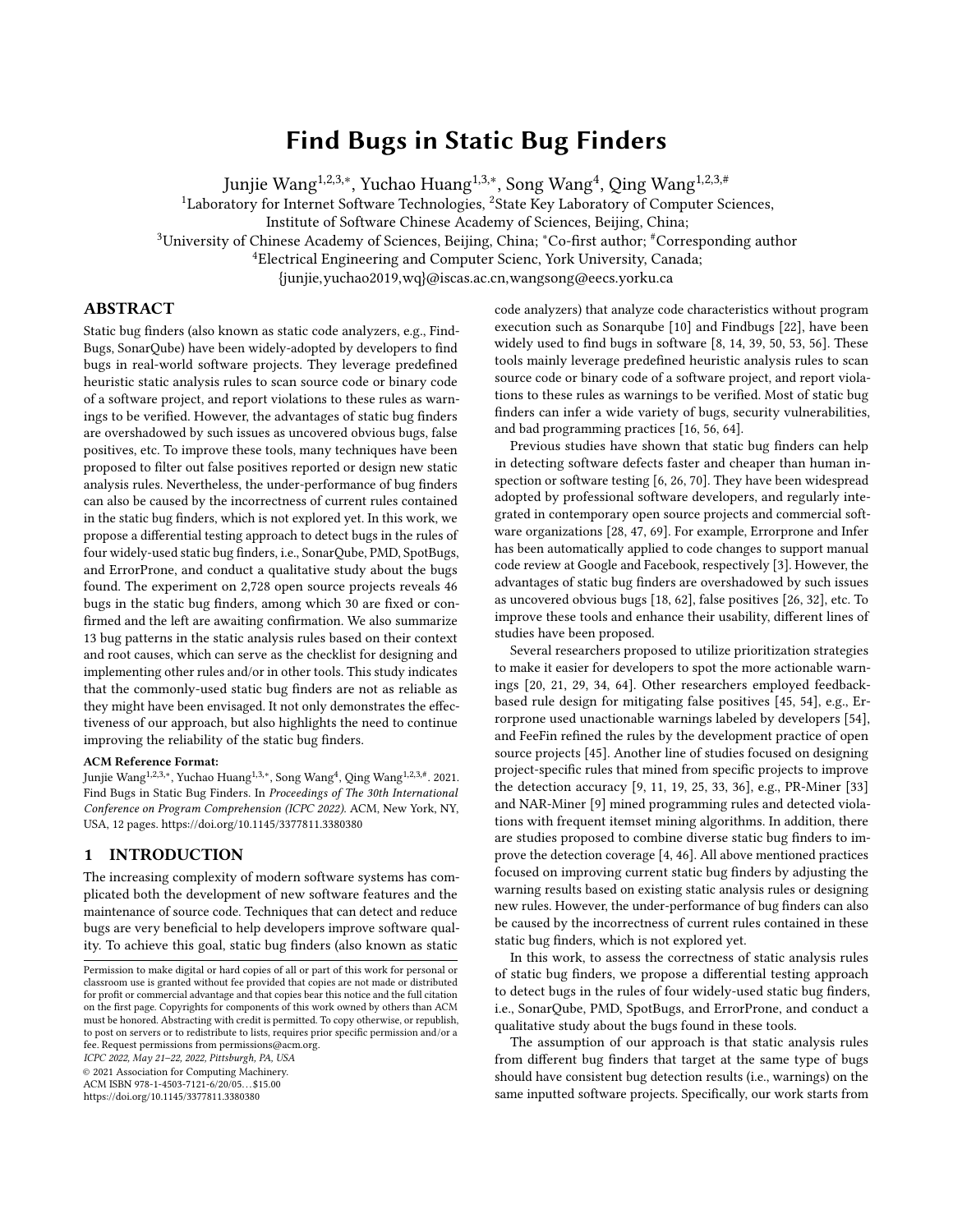<span id="page-8-0"></span>

| Bug pattern (#               | Description                       | Example                                                                     | Involved rules (number of inconsistencies) / C       |
|------------------------------|-----------------------------------|-----------------------------------------------------------------------------|------------------------------------------------------|
| involved rules)              |                                   |                                                                             | indicates fixed/confirmed bug                        |
| $P11$ . Poor                 |                                   | Rules wrongly warn the clean method UseNotifyAllInsteadOfNotify should warn | PMD: SuspiciousEqualsMethodName (24)                 |
| handling of                  | which has the same name yet       | $Object.notify(),$ but wrongly warns notify(para)                           | PMD: UseNotifyAllInsteadOfNotify (12) / C            |
| method with                  | different method signatures with  | method in other class.                                                      | SonarQube: Object.finalize() should remain protected |
| same name (3)                | the defined suspicious method     | e.g., getEventThread().notify(input);                                       | when overriding $(6) / C$                            |
|                              |                                   |                                                                             |                                                      |
| P <sub>12</sub> Setting      | Rules wrongly warn the clean      | AvoidThrowingNullPointerException wrongly warns the                         | PMD: AvoidThrowingNullPointerException (18) / C      |
| over-sized                   | code which is beyond the scope of | expression with NullPointerException yet without Throwing,                  | SpotBugs: SF_SWITCH_NO_DEFAULT (11)                  |
| scope $(3)$                  | the defined suspicious case       | e.g., Exception $e = new NullPointerException("msg")$ ;                     | PMD: AvoidCallingFinalize (6) / C                    |
|                              |                                   |                                                                             |                                                      |
| P <sub>13</sub> . Neglecting | Rules wrongly warn the clean      | MissingBreakInSwitch wrongly warns the                                      | PMD: MissingBreakInSwitch (841) / C                  |
| corner                       | code which is the corner case     | switch expression without break in the                                      | PMD: AvoidReassigningLoopVariables (188) / C         |
| case (2)                     | of the defined suspicious case    | last case statement:                                                        |                                                      |

#### Table 6: False positive bugs in the examined static bug finders

[ConditionalOrExpression ....

or ConditionalAndExpression [ EqualityExpression [@Image='!=']// NullLiteral and

```
InstanceOfExpression [PrimaryExpression[count(PrimarySuffix [
```

```
@ArrayDereference='true ']) =0]//Name[not(contains(@Image ,'.') ) ]/
@Image = ancestor::
```
ConditionalAndExpression/EqualityExpression /PrimaryExpression/

```
PrimaryPrefix /Name/@Image] and (count(InstanceOfExpression) + 1 =
count(*))
```
]] ]]>

#### 2) Uncovering potential influenced statements

The four static bug finders employ similar strategies to implement the rules. In detail, given a specific rule, these bug finders first categorize all the statements in the code under analysis according to their functionalities, e.g, variable definition, variable assignment, conditional judgment, etc. Then they further visit the pre-defined potential problematic statements, and analyze them to determine whether there is a match, i.e., a warning is given.

Take the rule IntLongMath from ErrorProne (mentioned in Section [3.2.1.](#page-5-3)P3 as an example, the rule first locates the problematic statements, i.e., return, initialization, assignment (i.e., matchAssignment() as shown in the code below). It then determines whether the result is Long type, and filter out the operations which can not result in overflow. However, when locating the problematic statements, it does not consider the compare statement which can also trigger the bug.

#### @Override public Description matchAssignment(AssignmentTree tree, VisitorState state ) { return check(ASTHelpers.getType(tree) , tree . getExpression () ) ; } Description check(Type targetType , ExpressionTree init ) { if ( targetType . getKind() != TypeKind.LONG) { return NO MATCH; } ... }

#### 3) Missing considering special cases

Many faults are caused because of their neglecting in special cases. For the rule Objects should not be created only to getClass of SonarQube, it fails in the Array type as mentioned in Section [3.2.1.](#page-5-3)P1. The implementation code shown below demonstrates that this rule is designed for java.lang.Object, which does not include Array. More special cases should be included to ensure the robustness of these rules.

return Collections . singletonList (MethodMatcher.create() . typeDefinition ( TypeCriteria . subtypeOf("java . lang . Object") ) . name("getClass") . withoutParameter()) ;

#### 3.4 Usefulness Evaluation

To further demonstrate the usefulness of this study, for each detected bug, we create a bug report by describing the issue, the example code, and the analyzed reason, then report it to the development team through an issue report. Among the 46 detected bugs, 30 have been fixed or confirmed by the developers, and the left are awaiting confirmation. The fixed/confirmed bugs are marked in Table [4](#page-6-0) to Table [6,](#page-8-0) and all the reported issues and detailed status are listed on our website<sup>[9](#page-8-1)</sup>.

We further examine the fixed/confirmed bugs, and results show that 19 are fixed, 7 are marked as "wontfix", while 4 are awaiting fix. We summarize the reasons for the 7 "wontfix" bugs as follows: 1 of them is because of the related detection rules having been deprecated, 2 are because of the developers intentionally implementing the rule to ignore such cases, while the remaining 4 are because of the reported false positives/false negatives can be avoided by configuring the static bug finders. Since this paper only applied the default configuration of these static bug finders, when more configurations are included, the 4 "wontfix" bugs can be potentially avoided. For the 4 bugs awaiting fix, the reasons are mainly due to the smaller influence scope or the lower priority.

The fixed and confirmed bugs further demonstrate the usefulness of this study in helping the developers improving these widely-used bug finders.

#### 4 DISCUSSIONS AND THREATS TO VALIDITY

#### 4.1 Discussions

Checklist for static analysis rule design and implementation. Table [4,](#page-6-0) [5,](#page-7-0) and [6](#page-8-0) summarizes the bug patterns in the implementation and design of static analysis rules. We also notice that most of these bug patterns involve rules target at different types of warnings and from different bug finders, which implies the generalizability of these bug patterns.

The bug patterns are actually the special cases which is ignored by the static analysis rules and cause them fail to warn the corresponding suspicious code or wrongly warn the clean code. We

protected List <MethodMatcher> getMethodInvocationMatchers(){

<span id="page-8-1"></span><sup>9</sup>https://github.com/wuchiuwong/Diff-Testing-01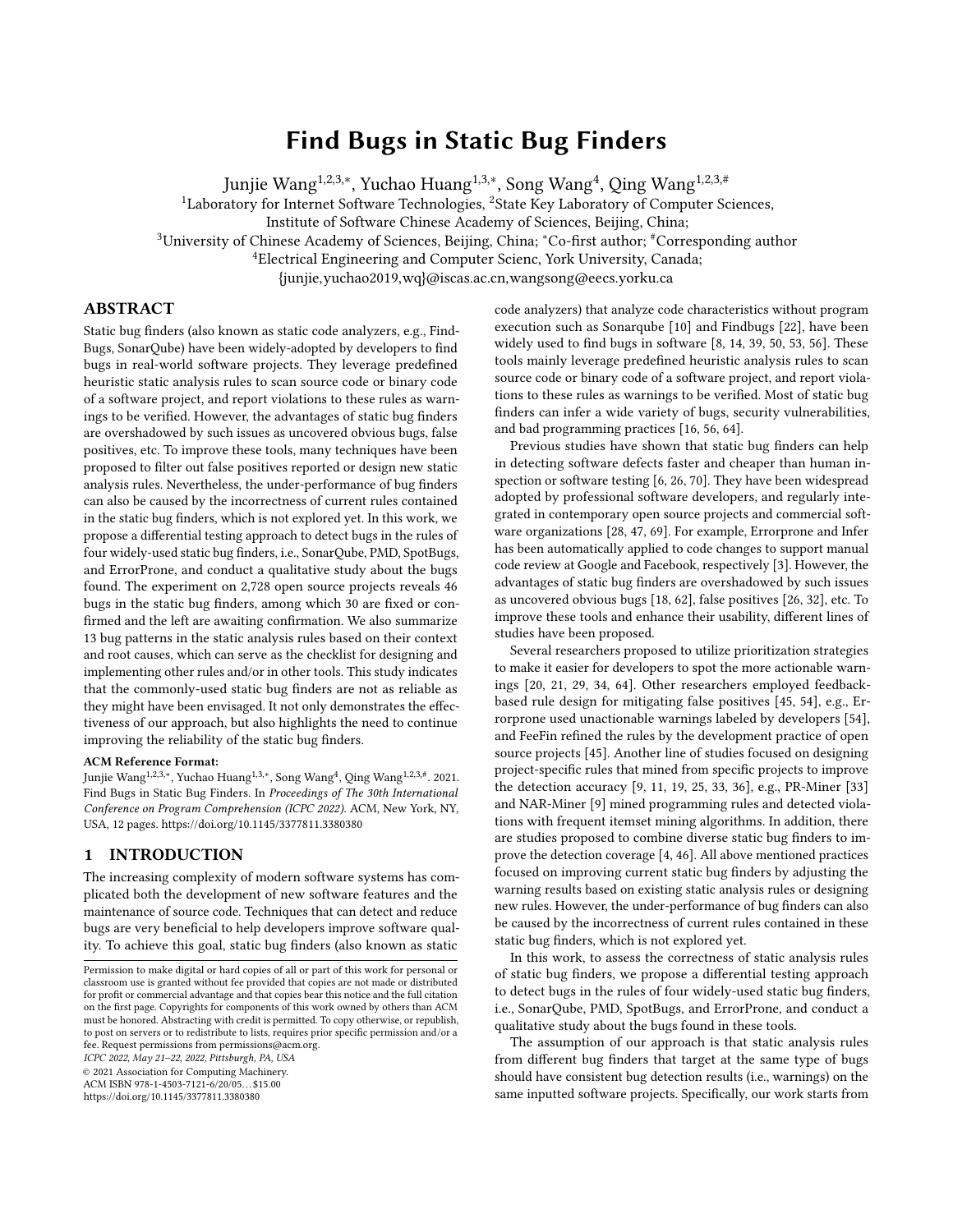believe these bug patterns can serve as the checklist when one designs or implements new rules and/or in other static bug finders. Take bug pattern P2. Fail in compound expression as an example, we find some static analysis rules fail to warn the suspicious code involving compound expression. Equipped with such a bug pattern, one should pay careful attention to this special case when designing/implementing a new rule, and include related test cases to cover this special case, both of which can help improve the quality of newly implemented static analysis rules.

Customizing static bug finders to avoid execution of duplicate rules (i.e., paired rules). Many software organizations tend to configure multiple bug finders for detecting bugs with an assumption that different bug finders emphasize on detecting different types of bugs in the source code [\[37,](#page-10-31) [53\]](#page-11-2). For example, Github projects as Springfox<sup>[10](#page-9-0)</sup> and Roboguice<sup>[11](#page-9-1)</sup> employ both SpotBugs and PMD for code inspection [\[69\]](#page-11-7). Another example is SonarQube which incorporates static analysis rules from other bug finders, i.e., SpotBugs, PMD, cobertura, and CheckStyle (note that, we exclude these external rules in our experiment).

Our rule mapping results reveal a non-negligible portion of duplicate rules among the examined static bug finders, e.g., at least 24% (74/304) rules from PMD are the duplicates of the rules in SonarQube. However, most of the bug finders are used in default configuration [\[62\]](#page-11-8), which results in the duplicate rules repeatedly running and brings in heavy overhead. A more feasible alternative would be customizing these bug finders to make the duplicate rules only execute once, and the mapped rule pairs retrieved in this study further provide the feasibility for the customization. The differential testing results of this study also provide the detailed guidelines to do so, e.g., choose the correct rule if one of them is buggy.

#### 4.2 Threats to Validity

The first threat of this study is the selection of static bug finders, which may or may not be representative for a larger population. We experiment with four popular open source static bug finders, which are widely used in previous researches and industrial practice [\[5,](#page-10-32) [8,](#page-10-2) [64,](#page-11-4) [69\]](#page-11-7), which we believe to be representative for the current state-of-the-art. Despite of this, there are other commonly-used static bug finders, e.g., Infer, CheckStyle, Coverity. The reason why do not utilize Infer or CheckStype is because they either have few static analysis rules (e.g., 25 rules in Infer) or focus more on the coding standards (i.e., CheckStyle), both of which limit us in finding plenty of mapping rules and detecting more inconsistencies. Besides, Coverity is a closed sourced bug finder with which we could not conduct the bug localization.

Another threat to validity is our methodology for mapping static analysis rules which could, in principle, miss some paired rules. To overcome the challenges that tens of thousands of candidate pairs needed to be examined, we design a heuristic-based rule mapping method. This could miss some true paired rules, yet make this mapping task can be done with reasonable human effort. We employ several empirical parameters in filtering the candidate rule pairs which might also influence the recall of paired rules. Nevertheless, based on the retrieved mapping rules, we have detected 46 bugs

in the tools. Besides, we present the hitting rate and recall of rule mapping in Section [3.1](#page-4-4) to show the reliability of the method.

## 5 RELATED WORK

The use of static bug finders for software defect detection is a common practice for developers during software development and has been studied by many researchers [\[14,](#page-10-3) [16,](#page-10-5) [26,](#page-10-7) [44,](#page-10-33) [50,](#page-11-1) [52,](#page-11-16) [71\]](#page-11-17). There were studies investigating the adoption of static bug finders within continuous integration pipelines [\[47,](#page-11-6) [61,](#page-11-18) [69\]](#page-11-7). Other studies focused on how these warnings are actually acted, and fixed [\[24,](#page-10-34) [38,](#page-10-35) [59\]](#page-11-19). Several researchers proposed to utilize prioritization strategies to make it easier for the developers to spot the more actionable warnings [\[20,](#page-10-12) [21,](#page-10-13) [29,](#page-10-14) [34,](#page-10-15) [64\]](#page-11-4). There were several researches employing feedback-based rule design for mitigating false positives [\[45,](#page-10-16) [54\]](#page-11-9). Another line of researches focused on designing project-specific rules that mined from specific projects to improve the detection accuracy [\[9,](#page-10-17) [11,](#page-10-18) [19,](#page-10-19) [25,](#page-10-20) [33,](#page-10-21) [36\]](#page-10-22). In addition, there are studies proposed to combine diverse static bug finders to detect defects and vulnerabilities, so as to improve the detection coverage [\[4,](#page-10-23) [46\]](#page-11-10). All above mentioned researches focused on improving current static bug finders by adjusting the warning results or designing new rules, while this study investigate the correctness of bug finders which can improve the detection accuracy fundamentally.

Differential testing is originally introduced by McKeeman which attempts to detect bugs by checking inconsistent behaviors across different comparable software or different software versions [\[42\]](#page-10-36). Randomized differential testing is a widely-used black-box differential testing technique in which the inputs are randomly generated [\[12,](#page-10-37) [17,](#page-10-38) [31,](#page-10-39) [35,](#page-10-40) [48,](#page-11-20) [49,](#page-11-21) [57,](#page-11-22) [58,](#page-11-23) [60,](#page-11-24) [66,](#page-11-25) [68\]](#page-11-26). Inconsistency detection has been used in other domains such as cross-platform [\[15\]](#page-10-41), web browsers [\[13\]](#page-10-42), document readers [\[30\]](#page-10-43), and program variables [\[27\]](#page-10-44). Different from the above mentioned application scenarios, we apply differential testing to detect bugs in widely-used static bug finders which can improve the performance of bug detection.

# 6 CONCLUSION

Static bug finders are widely used by professional software developers, and regularly integrated in contemporary open source projects and commercial software organizations. They have been shown to be helpful in detecting software defects faster and cheaper than human inspection or software testing. To further improve the reliability of static bug finders, this paper proposes a differential testing approach to detect bugs in the static analysis rules of four widely-used static bug finders. Our study finds 46 bugs about the implementation or design of static analysis rules, among which 30 are fixed/confirmed and the left are awaiting confirmation. We also summarize 13 bug patterns in the static analysis rules based on their context and root causes, which can serve as the checklist for designing and implementing other rules.

### ACKNOWLEDGMENTS

This work is supported by the National Key Research and Development Program of China under grant No.2018YFB1403400, the National Natural Science Foundation of China under grant No.62072442 and 62002348, the Youth Innovation Promotion Association Chinese Academy of Sciences.

<span id="page-9-0"></span> $\rm ^{10}$  https://github.com/springfox/springfox

<span id="page-9-1"></span><sup>11</sup>https://github.com/roboguice/roboguice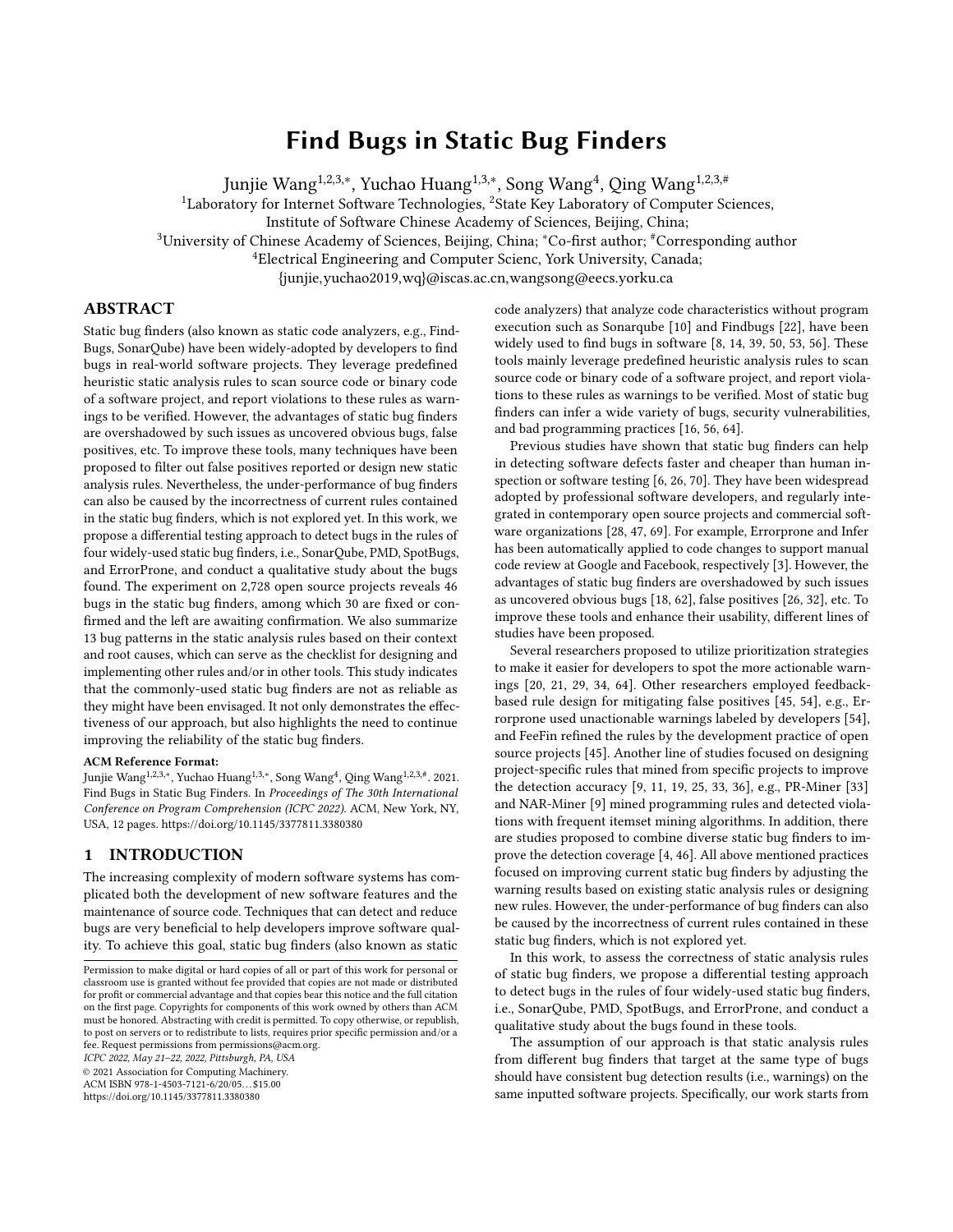## **REFERENCES**

- <span id="page-10-28"></span>[1] 2020. [https://en.wikipedia.org/wiki/camelcase.](https://en.wikipedia.org/wiki/camelcase)
- <span id="page-10-30"></span><span id="page-10-9"></span>[2] 2020. [http://www.ing.iac.es/~docs/external/java/pmd/xpathruletutorial.html.](http://www.ing.iac.es/~docs/external/java/pmd/xpathruletutorial.html) [3] Edward Aftandilian, Raluca Sauciuc, Siddharth Priya, and Sundaresan Krishnan. 2012. Building Useful Program Analysis Tools Using an Extensible Java Compiler. In 12th IEEE International Working Conference on Source Code Analysis and Manipulation, SCAM 2012, Riva del Garda, Italy, September 23-24, 2012. 14–23.
- <span id="page-10-23"></span>[4] Areej Algaith, Paulo Jorge Costa Nunes, José Fonseca, Ilir Gashi, and Marco Vieira. 2018. Finding SQL Injection and Cross Site Scripting Vulnerabilities with Diverse Static Analysis Tools. In 14th European Dependable Computing Conference, EDCC 2018, Iaşi, Romania, September 10-14, 2018. IEEE Computer Society, 57–64.
- <span id="page-10-32"></span>[5] Nathaniel Ayewah, David Hovemeyer, J. David Morgenthaler, John Penix, and William Pugh. 2008. Using Static Analysis to Find Bugs. IEEE Software 25, 5 (2008), 22–29.
- <span id="page-10-6"></span>[6] Moritz Beller, Georgios Gousios, Annibale Panichella, Sebastian Proksch, Sven Amann, and Andy Zaidman. 2019. Developer Testing in the IDE: Patterns, Beliefs, and Behavior. IEEE Trans. Software Eng. 45, 3 (2019), 261–284. [https://doi.org/10.](https://doi.org/10.1109/TSE.2017.2776152) [1109/TSE.2017.2776152](https://doi.org/10.1109/TSE.2017.2776152)
- <span id="page-10-26"></span>[7] Yoshua Bengio, Réjean Ducharme, Pascal Vincent, and Christian Janvin. 2003. A Neural Probabilistic Language Model. The Journal of Machine Learning Research 3 (2003), 1137–1155.
- <span id="page-10-2"></span>[8] Al Bessey, Ken Block, Benjamin Chelf, Andy Chou, Bryan Fulton, Seth Hallem, Charles-Henri Gros, Asya Kamsky, Scott McPeak, and Dawson R. Engler. 2010. A few billion lines of code later: using static analysis to find bugs in the real world. 53, 2 (2010), 66–75.
- <span id="page-10-17"></span>[9] Pan Bian, Bin Liang, Wenchang Shi, Jianjun Huang, and Yan Cai. 2018. NARminer: discovering negative association rules from code for bug detection. In Proceedings of the 2018 ACM Joint Meeting on European Software Engineering Conference and Symposium on the Foundations of Software Engineering, ESEC/SIGSOFT FSE 2018, Lake Buena Vista, FL, USA, November 04-09, 2018. ACM, 411–422.
- <span id="page-10-0"></span>[10] G Campbell and Patroklos P Papapetrou. 2013. SonarQube in action. Manning Publications Co.
- <span id="page-10-18"></span>[11] Boyuan Chen and Zhen Ming (Jack) Jiang. 2017. Characterizing and detecting antipatterns in the logging code. In Proceedings of the 39th International Conference on Software Engineering, ICSE 2017, Buenos Aires, Argentina, May 20-28, 2017. 71–81.
- <span id="page-10-37"></span>[12] Yuting Chen, Ting Su, and Zhendong Su. 2019. Deep differential testing of JVM implementations. In Proceedings of the 41st International Conference on Software Engineering, ICSE 2019, Montreal, QC, Canada, May 25-31, 2019. 1257–1268.
- <span id="page-10-42"></span>[13] Shauvik Roy Choudhary. 2011. Detecting cross-browser issues in web applications. In Proceedings of the 33rd International Conference on Software Engineering, ICSE 2011, Waikiki, Honolulu , HI, USA, May 21-28, 2011. 1146–1148.
- <span id="page-10-3"></span>[14] Lisa Nguyen Quang Do, James Wright, and Karim Ali. 2020. Why do software developers use static analysis tools? a user-centered study of developer needs and motivations. IEEE Transactions on Software Engineering (2020).
- <span id="page-10-41"></span>[15] Mattia Fazzini and Alessandro Orso. 2017. Automated cross-platform inconsistency detection for mobile apps. In Proceedings of the 32nd IEEE/ACM International Conference on Automated Software Engineering, ASE 2017, Urbana, IL, USA, October 30 - November 03, 2017. 308–318.
- <span id="page-10-5"></span>[16] Cormac Flanagan, K. Rustan M. Leino, Mark Lillibridge, Greg Nelson, James B. Saxe, and Raymie Stata. 2002. Extended Static Checking for Java. In Proceedings of the 2002 ACM SIGPLAN Conference on Programming Language Design and Implementation (PLDI), Berlin, Germany, June 17-19, 2002. 234–245.
- <span id="page-10-38"></span>[17] Jianmin Guo, Yu Jiang, Yue Zhao, Quan Chen, and Jiaguang Sun. 2018. DLFuzz: differential fuzzing testing of deep learning systems. In Proceedings of the 2018 ACM Joint Meeting on European Software Engineering Conference and Symposium on the Foundations of Software Engineering, ESEC/SIGSOFT FSE 2018, Lake Buena Vista, FL, USA, November 04-09, 2018. 739–743.
- <span id="page-10-10"></span>[18] Andrew Habib and Michael Pradel. 2018. How many of all bugs do we find? a study of static bug detectors. In Proceedings of the 33rd ACM/IEEE International Conference on Automated Software Engineering, ASE 2018, Montpellier, France, September 3-7, 2018, Marianne Huchard, Christian Kästner, and Gordon Fraser (Eds.). 317–328.
- <span id="page-10-19"></span>[19] Quinn Hanam, Fernando Santos De Mattos Brito, and Ali Mesbah. 2016. Discovering bug patterns in JavaScript. In Proceedings of the 24th ACM SIGSOFT International Symposium on Foundations of Software Engineering, FSE 2016, Seattle, WA, USA, November 13-18, 2016. 144–156.
- <span id="page-10-12"></span>[20] Sarah Heckman and Laurie Williams. 2008. On Establishing a Benchmark for Evaluating Static Analysis Alert Prioritization and Classification Techniques. In ESEM 2008. 41–50.
- <span id="page-10-13"></span>[21] Sarah Heckman and Laurie Williams. 2011. A systematic literature review of actionable alert identification techniques for automated static code analysis. Information and Software Technology 53, 4 (2011), 363 – 387.
- <span id="page-10-1"></span>[22] David Hovemeyer and William Pugh. 2004. Finding bugs is easy. Acm sigplan notices 39, 12 (2004), 92–106.
- <span id="page-10-24"></span>[23] David Hovemeyer and William Pugh. 2007. Finding more null pointer bugs, but not too many. In Proceedings of the 7th ACM SIGPLAN-SIGSOFT Workshop on Program Analysis for Software Tools and Engineering, PASTE'07, San Diego,

California, USA, June 13-14, 2007, Manuvir Das and Dan Grossman (Eds.). ACM,  $9 - 14$ 

- <span id="page-10-34"></span>[24] N. Imtiaz, B. Murphy, and L. Williams. 2019. How Do Developers Act on Static Analysis Alerts? An Empirical Study of Coverity Usage. In 2019 IEEE 30th International Symposium on Software Reliability Engineering (ISSRE). 323–333.
- <span id="page-10-20"></span>[25] Guoliang Jin, Linhai Song, Xiaoming Shi, Joel Scherpelz, and Shan Lu. 2012. Understanding and detecting real-world performance bugs. In ACM SIGPLAN Conference on Programming Language Design and Implementation, PLDI '12, Beijing, China - June 11 - 16, 2012. 77–88.
- <span id="page-10-7"></span>[26] Brittany Johnson, Yoonki Song, Emerson R. Murphy-Hill, and Robert W. Bowdidge. 2013. Why don't software developers use static analysis tools to find bugs?. In 35th International Conference on Software Engineering, ICSE '13, San Francisco, CA, USA, May 18-26, 2013. 672–681.
- <span id="page-10-44"></span>[27] Sayali Kate, John-Paul Ore, Xiangyu Zhang, Sebastian Elbaum, and Zhaogui Xu. 2018. Phys: Probabilistic Physical Unit Assignment and Inconsistency Detection. In Proceedings of the 2018 26th ACM Joint Meeting on European Software Engineering Conference and Symposium on the Foundations of Software Engineering (ESEC/FSE 2018). 563–573.
- <span id="page-10-8"></span>[28] M. Kern, F. Erata, M. Iser, C. Sinz, F. Loiret, S. Otten, and E. Sax. 2019. Integrating Static Code Analysis Toolchains. In 2019 IEEE 43rd Annual Computer Software and Applications Conference (COMPSAC), Vol. 1. 523–528.
- <span id="page-10-14"></span>Sunghun Kim and Michael D. Ernst. 2007. Which Warnings Should I Fix First?. In FSE 2007. 45–54.
- <span id="page-10-43"></span>[30] Tomasz Kuchta, Thibaud Lutellier, Edmund Wong, Lin Tan, and Cristian Cadar. 2018. On the correctness of electronic documents: studying, finding, and localizing inconsistency bugs in PDF readers and files. Empirical Software Engineering 23, 6 (2018), 3187–3220.
- <span id="page-10-39"></span>[31] Vu Le, Mehrdad Afshari, and Zhendong Su. 2014. Compiler validation via equivalence modulo inputs. In ACM SIGPLAN Conference on Programming Language Design and Implementation, PLDI '14, Edinburgh, United Kingdom - June 09 - 11, 2014. 216–226.
- <span id="page-10-11"></span>[32] Valentina Lenarduzzi, Francesco Lomio, Heikki Huttunen, and Davide Taibi. 2020. Are SonarQube Rules Inducing Bugs?. In SANER'20. 501–511.
- <span id="page-10-21"></span>[33] Zhenmin Li and Yuanyuan Zhou. 2005. PR-Miner: automatically extracting implicit programming rules and detecting violations in large software code. In Proceedings of the 10th European Software Engineering Conference held jointly with 13th ACM SIGSOFT International Symposium on Foundations of Software Engineering, 2005, Lisbon, Portugal, September 5-9, 2005. 306–315.
- <span id="page-10-15"></span>[34] Guangtai Liang, Ling Wu, Qian Wu, Qianxiang Wang, Tao Xie, and Hong Mei. 2010. Automatic Construction of an Effective Training Set for Prioritizing Static Analysis Warnings. In ASE 2010. 93–102.
- <span id="page-10-40"></span>[35] Christopher Lidbury, Andrei Lascu, Nathan Chong, and Alastair F. Donaldson. 2015. Many-core compiler fuzzing. In Proceedings of the 36th ACM SIGPLAN Conference on Programming Language Design and Implementation, Portland, OR, USA, June 15-17, 2015. 65–76.
- <span id="page-10-22"></span>[36] V. Benjamin Livshits and Thomas Zimmermann. 2005. DynaMine: finding common error patterns by mining software revision histories. In Proceedings of the 10th European Software Engineering Conference held jointly with 13th ACM SIG-SOFT International Symposium on Foundations of Software Engineering, 2005, Lisbon, Portugal, September 5-9, 2005. 296–305.
- <span id="page-10-31"></span>[37] Bailin Lu, Wei Dong, Liangze Yin, and Li Zhang. 2018. Evaluating and Integrating Diverse Bug Finders for Effective Program Analysis. In Software Analysis, Testing, and Evolution - 8th International Conference, SATE 2018, Shenzhen, Guangdong, China, November 23-24, 2018, Proceedings, Lei Bu and Yingfei Xiong (Eds.), Vol. 11293. 51–67.
- <span id="page-10-35"></span>[38] D. Marcilio, R. Bonifácio, E. Monteiro, E. Canedo, W. Luz, and G. Pinto. 2019. Are Static Analysis Violations Really Fixed? A Closer Look at Realistic Usage of Sonar-Qube. In 2019 IEEE/ACM 27th International Conference on Program Comprehension (ICPC). 209–219.
- <span id="page-10-4"></span>[39] Diego Marcilio, Carlo A Furia, Rodrigo Bonifacio, and Gustavo Pinto. 2020. SpongeBugs: Automatically generating fix suggestions in response to static code analysis warnings. Journal of Systems and Software 168 (2020), 110671.
- <span id="page-10-25"></span>[40] Pedro Martins, Rohan Achar, and Cristina V. Lopes. 2018. 50K-C: a dataset of compilable, and compiled, Java projects. In Proceedings of the 15th International Conference on Mining Software Repositories, MSR 2018, Gothenburg, Sweden, May 28-29, 2018. 1–5.<https://doi.org/10.1145/3196398.3196450>
- <span id="page-10-29"></span>[41] Mary L McHugh. 2012. Interrater reliability: the kappa statistic. Biochemia medica: Biochemia medica 22, 3 (2012), 276–282.
- <span id="page-10-36"></span>[42] William M. McKeeman. 1998. Differential Testing for Software. Digital Technical Journal 10, 1 (1998), 100–107.
- <span id="page-10-27"></span>[43] T. Mikolov, I. Sutskever, K. Chen, G. Corrado, and J. Dean. 2013. Distributed Representations of Words and Phrases and Their Compositionality. In NIPS'13. 3111–3119.
- <span id="page-10-33"></span>[44] Nachiappan Nagappan and Thomas Ball. 2005. Static analysis tools as early indicators of pre-release defect density. In 27th International Conference on Software Engineering (ICSE 2005), 15-21 May 2005, St. Louis, Missouri, USA. 580–586.
- <span id="page-10-16"></span>[45] Jaechang Nam, Song Wang, Yuan Xi, and Lin Tan. 2019. A bug finder refined by a large set of open-source projects. Inf. Softw. Technol. 112 (2019), 164–175.